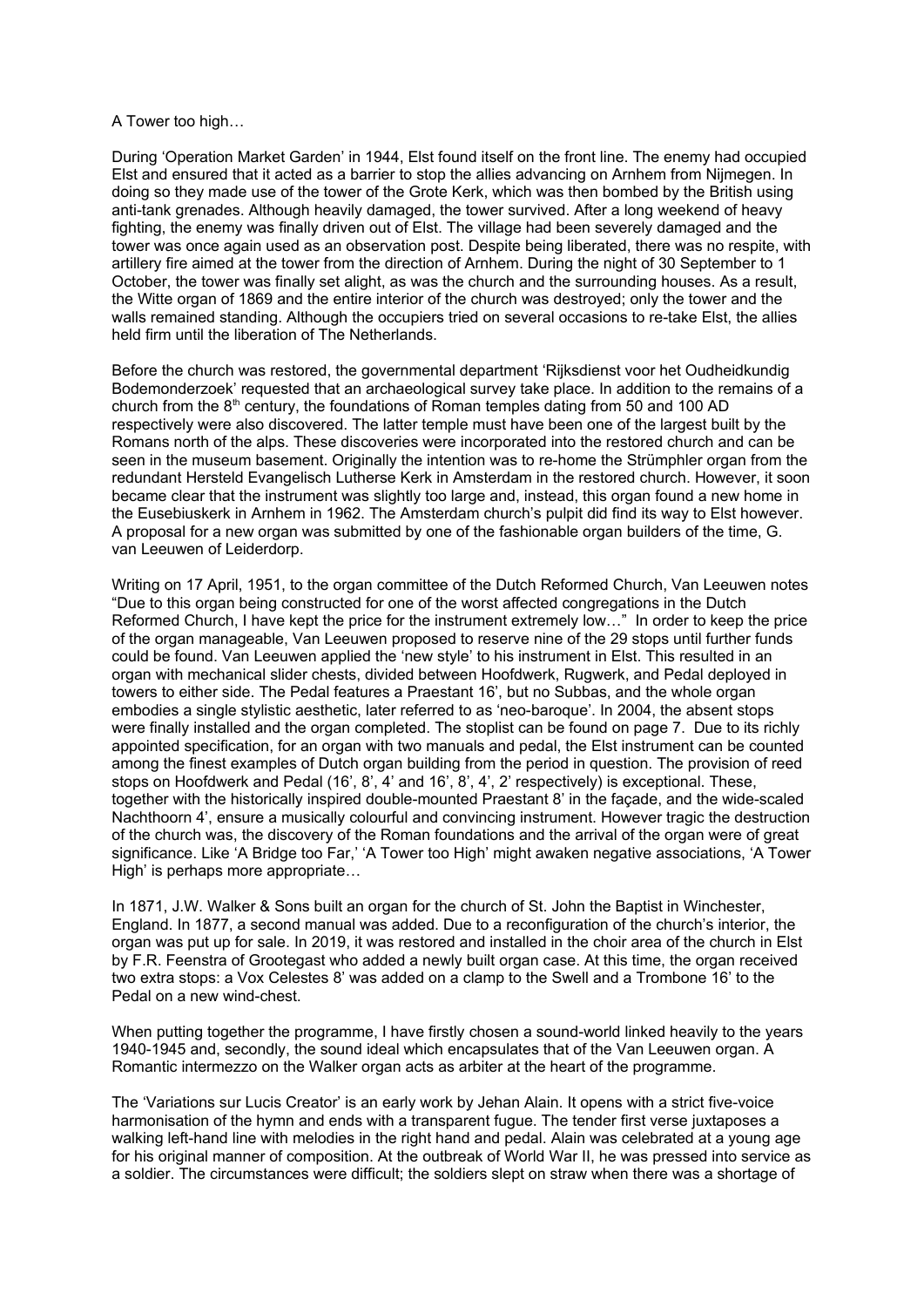sheets. In the absence of active service during the first months of the war, Alain put his talents to work, establishing a choir, organising liturgical celebrations, including a Christmas Mass, making arrangements and playing the piano for the officers. During a reconnaissance mission, Alain encountered an enemy battalion. Instead of fleeing, he shot 16 men himself before running out of ammunition and being shot dead. Alain was posthumously awarded the 'Croix de Guerre', a military honour granted for heroism.

Hugo Distler grew up in a rather unstable family, something he blamed for failing on several occasions to gain a place at conservatory. Finally, he was admitted in Leipzig where his talent was quickly perceived. He was advised to study organ and composition with Hermann Grabner, a teacher keen to return to the musicality of Johann Sebastian Bach and his predecessors. In his Organ Sonata, written in 1939, the link with the baroque period is clearly audible. Distler's transparent style is characterised by short, repeated motifs which traverse the prevailing time signature, repeated notes and propelling harmonies. Distler's musical activities were limited by Nazi-Germany; his only brother died and the sad sight of burnt-out churches and lost historic organs made him depressed. Fearing that he would be called up to the German army, he comitted suicide in 1942.

When 'De Nederlandsche Kultuurkamer' was introduced in 1942, as a result of which cultural life was stimulated under strict Nazi censorship, many artists refused to become members, as a result of which they were forbidden from working. Nevertheless, around 42000 artists did sign up, as they had little choice. The fines imposed for cultural activity outside the rules of the 'Kultuurkamer' were absurdly high. Carrying out one's work without being a member invoked a fine of 5000 guilders. Even being a member but omitting to carry one's membership book whilst carrying out activities, invoked a fine of 1000 guilders. Thanks to the efforts of the church and, for example, the Christelijke Zangersbond (Christian Singers' Union), church music was largely kept outside the rules despite the initial intentions of the Kultuurkamer. As a result, many church choirs were established during the war. Jacob Bijster refused to join the Kultuurkamer. Although a gifted organist and composer, Bijster was primarily active as a teacher. From 1929 he taught second study organists at the Amsterdam Conservatory and, from 1942, first study organists. The Fantasia e Fuga, inspired by the Genevan Psalter melody for Psalm 68 carries the subtitle 'Fantasia and Fugue in Church Style on the melody of Psalm 68'. Could the confusing (in this context) term 'Church Style' be a late addition in order to avoid unwanted attention from the Kultuurkamer? Bijster completed the work in June, 1945, therefore shortly after liberation. The choice of Psalm 68 was probably not a coincidence:

'Let God rise up, let his enemies be scattered; let those who hate him flee before him.'

Charles Villiers Stanford was born in Ireland and studied at the 'Hochschule für Musik' in Berlin as a pupil of, among others, Friedrich Kiel, a composer wedded to the style of Bach. Stanford ended up, thereafter, in Cambridge and London and became one of the country's most influential musicians and founders of the exceptional musical climate which arose in early 20<sup>th</sup> century England. The gripping opening of the Fantasia and Toccata in D minor is reminiscent of the Fantasia in G minor by Johann Sebastian Bach; grand chords juxtaposed with virtuosic scale passages and melodious themes.

Matthias Weckmann, choirboy under Schütz and a good friend of Froberger, brought Italian influences to Hamburg, where he served as organist of the Jacobikirche for the majority of his life. His teacher and colleague Jacob Praetorius had been a pupil of Sweelinck. Together, Weckmann and Praetorius brought the musical culture in Hamburg, and far further afield, to a high level. The first notes of the melody 'Ach wir armen Sünder' are harmonised simply and modestly. In turn, we hear the individual qualities of the Quintadeen 16', the Nachthoorn 4' and the Trompet 16'.

Johann Sebastian Bach gained much praise during his life as a player of various keyboard instruments, but particular admiration was reserved for his unequalled pedal playing at the organ, about which many testimonies have been passed down. Observers were astonished how Bach played with his feet; as quick as others could manage with their fingers. The pedal solo from the Toccata, Adagio & Fuge in C is just such an example; never before had a pedal solo of such scale formed part of an organ work. The Adagio, here registered on 16' basis with the string-like 16 Praestant in the pedal, concludes in a remarkable manner; a sequence of dramatic harmonies, finally returning to C major. The work concludes with a virtuosic and exuberant fugue characterised by the breaks in the subject, filled-in by Bach in the countersubject.